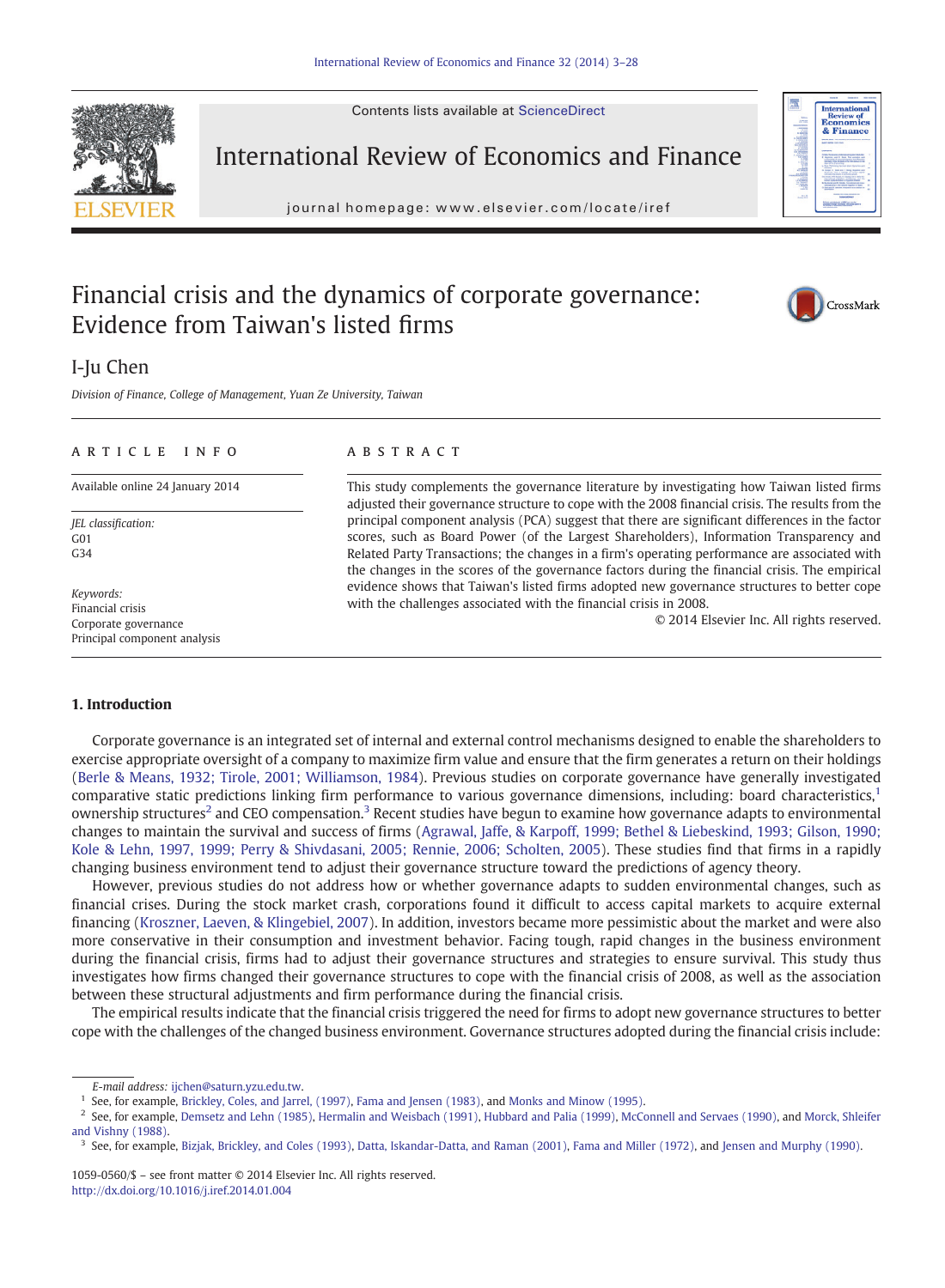a lower ratio of director and supervisor positions held by the largest shareholders, a higher percentage of outside directors serving on the board, a lower percentage of shareholding by the largest outsider, a lower percentage of founders serving as supervisors, a higher percentage of purchases from a related party, a lower percentage of loans to a related party and better information transparency. This study also implements exploratory principal component analysis (PCA) to identify eight governance factors which represent different dimensions or structures of corporate governance, and compares the differences in factor scores pre- and post-financial crisis. The results indicate that several governance factors exhibit significant differences in their factor scores during the financial crisis. Finally, this study also finds that Compensation, Board Power (of the Largest Shareholders), Control Rights, Leadership, Information Transparency, and Related Party Transactions are important governance factors that are significantly associated with the operating performance of Taiwan's listed companies during the financial crisis.

This study makes three contributions to the literature. First, it complements the governance literature by investigating the dynamics of the governance structure of Taiwan listed firms during the 2008 financial crisis. Although the literature documents the fact that firms adopt new governance systems to comply with sudden changes in the business environment, such as industry deregulation, these studies mainly focus on single industry firms in a deregulated industry. The effect of deregulation in one industry may not apply to other industries due to their differences ([Kim & Prescott, 2005; Winston, 1998](#page--1-0)). Therefore, the knowledge gained from investigating the effect of deregulation in one industry cannot be comprehensively applied elsewhere to understand the association between the dynamics of the governance structure and the effect of the financial crisis. This study thus fills a gap in the literature. Second, this study uses principal component analysis to identify a set of governance factors. It systematically investigates the dynamics of the governance structure of Taiwan listed firms, and examines the association between the change in governance factors and the changes in firm performance during the financial crisis. Many previous studies show that better governance mechanisms help to mitigate agency problems and lead to higher firm performance.4 To the best of our knowledge, no study has investigated the dynamics of governance structure and its association with changes in firm performance. Our analysis provides direct evidence on the linkage between the dynamics of governance and firm performance. Third, the corporate governance environment in Taiwan, in which firms are typically controlled by family members or controlling shareholders, is quite different from governance structures in the US or the UK. Studying how controlling shareholders respond to a financial crisis, as well as whether they expropriate the wealth of minority interests, complements the governance literature.

Although not focusing on the dynamics of governance structures, several related papers have considered the effect of governance on firm value during a financial crisis. Examining the extent of exchange rate depreciation and stock market decline for 25 emerging markets during the Asian financial crisis, Johnson, Boone, Breach, and Friedman (2000) present evidence that corporate governance, especially the protection of minority shareholder rights, has a profound effect on the extent of exchange rate depreciation and stock market decline in 1997–1998. Mitton (2002) investigated firms in the five countries most involved in the East Asian financial crisis and found that companies offering higher disclosure quality, greater transparency and a more favorable ownership structure appear to have provided greater protection to minority shareholders during the crisis. Lemmon and Lins (2003), investigating the effect of ownership structure of eight East Asian countries on firm value during the Asian financial crisis, found that ownership structure significantly affected firm value during that period. Specifically, stock returns are lower when managers of firms have a high degree of control rights but a low level of cash flow rights. Baek, Kang, and Park (2004) investigated the governance characteristics of Korean firms and their association with the changes in firm value during the financial crisis. Their results are quite consistent with Mitton's (2002). Our study complements the governance literature view that corporate governance is not only associated with firm performance but also adapts to the changing business environment. Our study, as far as we know, is the first to explore how governance structure adapts to the changing environment surrounding the financial crisis.

The remainder of this paper is organized as follows. The next section develops the hypotheses based on the existing literature; Section 3 discusses the research variables and the methodology. In Section 4, this paper presents the univariate analyses, describes the principal component analysis and reports on the empirical findings. The final section is the conclusion.

#### 2. Literature review and hypothesis statements

How the corporate governance structure adapts to sudden changes in the business environment, such as a financial crisis, has not been systematically examined in the literature. Several studies investigate the effect of industry deregulation and corporate governance adjustment to the new market conditions; they found that firms in the deregulated industries adjust their governance structures to better align managerial interests with those of shareholders because shareholders retake responsibility for monitoring managerial operating strategies, giving management the incentives to act in the best interest of shareholders<sup>5</sup> [\(Delmas & Tokat,](#page--1-0) [2005; Hambrick & Finkelstein, 1987; Kim & Prescott, 2005; Kole & Lehn, 1997, 1999; Ovtchinnikov, 2010; Rennie, 2006\)](#page--1-0). Although previous studies have fruitful results, deregulation generally applies only to single industries, limiting their applicability to describing

<sup>4</sup> See, for example, [Aggarwal and Samwick \(2006\),](#page--1-0) [Agrawal and Mandelker \(1987\),](#page--1-0) [Bizjak et al. \(1993\)](#page--1-0), [Datta and Raman \(2001\)](#page--1-0), [Fama \(1980\)](#page--1-0), and [Fama and](#page--1-0) [Jensen \(1983\)](#page--1-0), among others.

<sup>&</sup>lt;sup>5</sup> Studies argue that government regulation serves as an intermediary in the principal–agent relationship. In a regulated industry, regulatory agents usually play a major role in monitoring managerial actions prior to deregulation [\(Hubbard & Palia, 1995; Kim & Prescott, 2005; Rennie, 2006; Smith & Grimm, 1987\)](#page--1-0). By removing the restrictions imposed on the regulated industry, the government forsakes its roles of monitoring and disciplining management. The intermediary role of government between shareholders and managers thus vanishes as regulations are relaxed; therefore, deregulation increases the need for shareholders to monitor and discipline management.